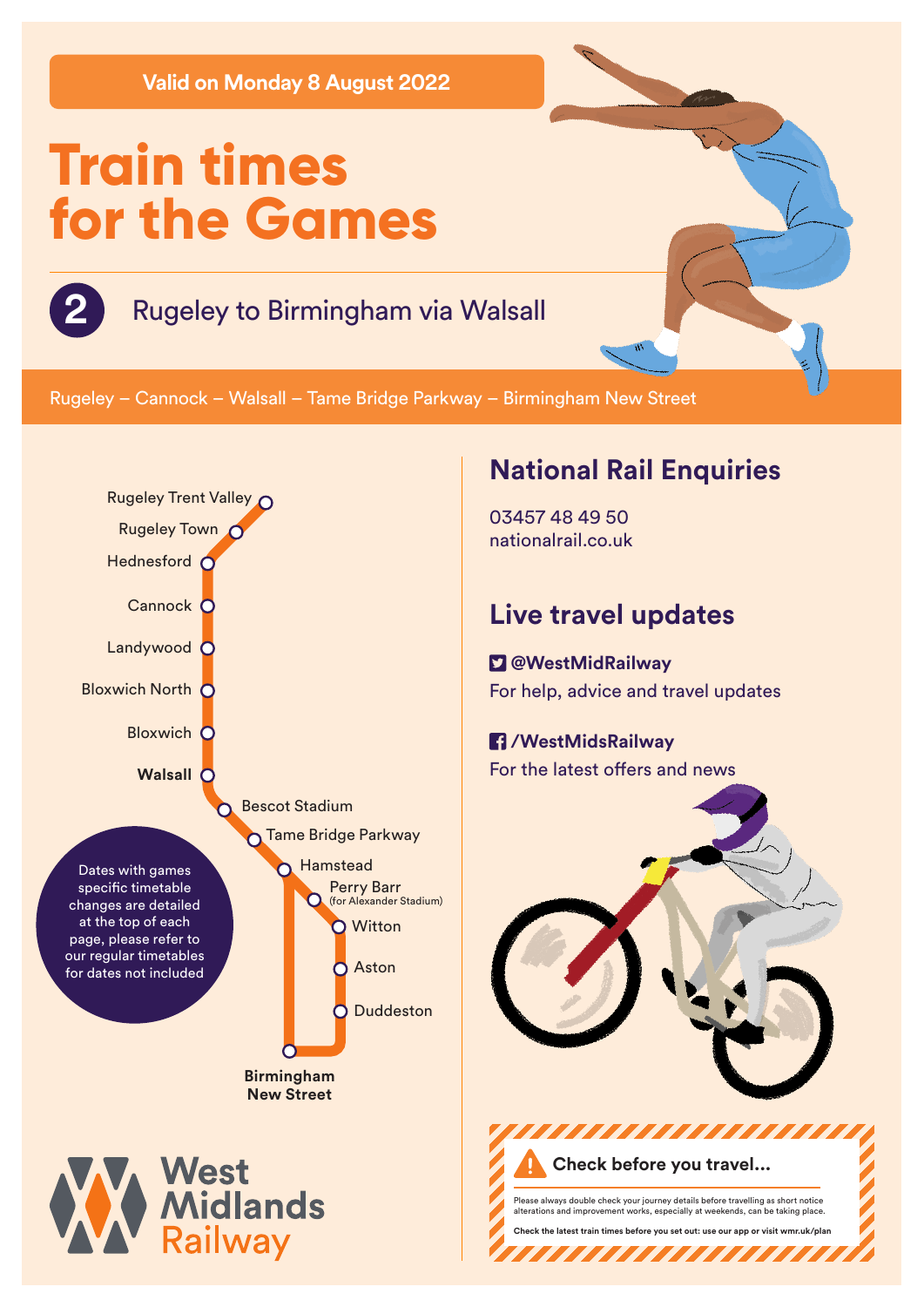**Monday 8 August 2022**

Monday 8 August 2022

| <b>Rugeley Trent Valley d</b>     |  | 0604                     | 0624                 |                                              | 0645                     |                          | 0722                     |                          |           | 0746                 |           | 0820 |                |           | 0849      |      | 0920      |      |                          | 0947 |                          | 1018      |           |                          | 1049                     |                          |
|-----------------------------------|--|--------------------------|----------------------|----------------------------------------------|--------------------------|--------------------------|--------------------------|--------------------------|-----------|----------------------|-----------|------|----------------|-----------|-----------|------|-----------|------|--------------------------|------|--------------------------|-----------|-----------|--------------------------|--------------------------|--------------------------|
| Rugeley Town d                    |  | 0607                     | 0627                 |                                              | 0648                     |                          | 0725                     |                          |           | 0749                 |           | 0823 |                |           | 0852      |      | 0923      |      |                          | 0950 |                          | 1021      |           |                          | 1052                     |                          |
| Hednesford d                      |  | 0614 0634                |                      |                                              | 0655                     |                          | 0732                     |                          |           | 0756                 |           | 0830 |                |           | 0859      |      | 0930      |      |                          | 0957 |                          | 1028      |           |                          | 1059                     |                          |
| Cannock d                         |  | 0617                     | 0637                 |                                              | 0658                     |                          | 0735                     |                          |           | 0759                 |           | 0833 |                |           | 0902      |      | 0933      |      |                          | 1000 |                          | 1031      |           |                          | 1102                     |                          |
| Landywood d                       |  | 0620                     | 0640                 |                                              | 0701                     |                          | 0738                     |                          |           | 0802                 |           | 0836 |                |           | 0905      |      | 0936      |      |                          | 1003 |                          | 1034      |           |                          | 1105                     |                          |
| Bloxwich North d                  |  | 0625                     | 0645                 |                                              | 0706                     |                          | 0743                     |                          |           | 0807                 |           | 0841 |                |           | 0910      |      | 0941      |      |                          | 1008 |                          | 1039      |           |                          | 1110                     |                          |
| Bloxwich d                        |  | 0627                     | 0647                 |                                              | 0708                     |                          | 0745                     |                          |           | 0809                 |           | 0843 |                |           | 0912      |      | 0943      |      |                          | 1010 |                          | 1041      |           |                          | 1112                     |                          |
| Walsall a                         |  | 0632                     | 0653                 |                                              | 0713                     |                          | 0750                     |                          |           | 0815                 |           | 0849 |                |           | 0917      |      | 0948      |      |                          | 1015 |                          | 1046      |           |                          | 1117                     |                          |
| Walsall d 0601                    |  | 0633                     | 0654                 | 0700                                         | 0714                     | 0730                     | 0751                     | 0800                     |           | 0816                 | 0830      | 0850 | 0900           |           | 0918      | 0930 | 0949      | 1000 |                          | 1016 | 1030                     | 1047      | 1100      |                          | 1118                     | 1130                     |
| Bescot Stadium d 0605             |  | 0637                     | ▼                    | 0704                                         | ▼                        | 0734                     | $\overline{\phantom{a}}$ | 0805                     |           | ▼                    | 0834      | 0854 | 0904           |           | ▼         | 0934 | 0953      | 1004 |                          | ▼    | 1034                     | 1051      | 1104      |                          | ▼                        | 1134                     |
| Tame Bridge Parkway a 0607        |  | 0639                     | 0700                 | 0706                                         | 0720                     | 0736                     | 0757                     | 0807                     | 0813 0822 |                      | 0836      | 0856 | 0906           | 0918      | 0923      | 0936 | 0956      | 1006 | 1012                     | 1022 | 1036                     | 1054      | 1106      | 1113                     | 1123                     | 1136                     |
| Tame Bridge Parkway d 0608        |  | 0640                     | 0700                 | 0707                                         | 0720                     | 0737                     | 0757                     | 0808                     | 0813      | 0822                 | 0837      | 0857 | 0907           | 0918      | 0923      | 0937 | 0956      | 1007 | 1013                     | 1022 | 1037                     | 1054      | 1107      | 1113                     | 1123                     | 1137                     |
| Hamstead d 0611                   |  | 0643                     |                      | 0710                                         |                          | 0740                     |                          | 0811                     |           |                      | 0840      |      | 0910           |           |           | 0940 |           | 1010 |                          |      | 1040                     |           | 1110      |                          |                          | 1140                     |
| Perry Barr d 0614                 |  | 0646                     |                      | 0713                                         |                          | 0743                     |                          | 0814                     |           |                      | 0843      |      | 0913           |           |           | 0943 |           | 1013 |                          |      | 1043                     |           | 1113      |                          |                          | 1143                     |
| Witton d 0616                     |  | 0648                     |                      | 0715                                         |                          | 0745                     |                          | 0816                     |           |                      | 0845      |      | 0915           |           |           | 0945 |           | 1015 |                          |      | 1045                     |           | 1115      |                          |                          | 1145                     |
| Aston d 0620                      |  | 0650                     |                      | 0719                                         |                          | 0749                     |                          | 0820                     |           |                      | 0849      |      | 0919           |           |           | 0949 |           | 1019 |                          |      | 1049                     |           | 1119      |                          |                          | 1149                     |
| Duddeston d 0622                  |  | 0653                     |                      | 0721                                         |                          | 0751                     |                          | 0823                     |           |                      | 0851      |      | 0921           |           |           | 0951 |           | 1022 |                          |      | 1051                     |           | 1122      |                          |                          | 1152                     |
| Birmingham New Street a 0628      |  |                          |                      | 0657 0716 0726 0738 0756 0813 0829           |                          |                          |                          |                          | 0829 0838 |                      |           |      | 0856 0911 0928 |           | 0934 0939 |      |           |      | 0956 1011 1029 1028 1038 |      | 1056 1110 1128 1129 1138 |           |           |                          |                          | 1156                     |
| Wolverhampton a 0704              |  |                          |                      |                                              |                          |                          |                          |                          |           |                      |           |      |                |           |           | 1032 |           |      |                          |      | 1133                     |           |           |                          |                          | 1233                     |
|                                   |  |                          |                      |                                              |                          |                          |                          |                          |           |                      |           |      |                |           |           |      |           |      |                          |      |                          |           |           |                          |                          |                          |
|                                   |  |                          |                      |                                              |                          |                          |                          |                          |           |                      |           |      |                |           |           |      |           |      |                          |      |                          |           |           |                          |                          |                          |
|                                   |  |                          |                      |                                              |                          |                          |                          |                          |           |                      |           |      |                |           |           |      |           |      |                          |      |                          |           |           |                          |                          |                          |
|                                   |  |                          |                      |                                              |                          |                          |                          |                          |           |                      |           |      |                |           |           |      |           |      |                          |      |                          |           |           |                          |                          |                          |
| Rugeley Trent Valley d 1118       |  |                          |                      | 1149                                         |                          | 1218                     |                          |                          | 1249      |                      | 1318      |      |                | 1349      |           | 1418 |           |      | 1449                     |      | 1516                     |           |           | 1546                     |                          | 1618                     |
| Rugeley Town d 1121               |  |                          |                      | 1152                                         |                          | 1221                     |                          |                          | 1252      |                      | 1321      |      |                | 1352      |           | 1421 |           |      | 1452                     |      | 1519                     |           |           | 1549                     |                          | 1621                     |
| Hednesford d 1128                 |  |                          |                      | 1159                                         |                          | 1228                     |                          |                          | 1259      |                      | 1328      |      |                | 1359      |           | 1428 |           |      | 1459                     |      | 1526                     |           |           | 1556                     |                          | 1628                     |
| Cannock d 1131                    |  |                          |                      | 1202                                         |                          | 1231                     |                          |                          | 1302      |                      | 1331      |      |                | 1402      |           | 1431 |           |      | 1502                     |      | 1529                     |           |           | 1559                     |                          | 1631                     |
| Landywood d 1134                  |  |                          |                      | 1205                                         |                          | 1234                     |                          |                          | 1305      |                      | 1334      |      |                | 1405      |           | 1434 |           |      | 1505                     |      | 1532                     |           |           | 1602                     |                          | 1634                     |
| Bloxwich North d 1139             |  |                          |                      | 1210                                         |                          | 1239                     |                          |                          | 1310      |                      | 1339      |      |                | 1410      |           | 1439 |           |      | 1510                     |      | 1537                     |           |           | 1607                     |                          | 1639                     |
| Bloxwich d 1141                   |  |                          |                      | 1212                                         |                          | 1241                     |                          |                          | 1312      |                      | 1341      |      |                | 1412      |           | 1441 |           |      | 1512                     |      | 1539                     |           |           | 1609                     |                          | 1641                     |
| Walsall a 1147                    |  |                          |                      | 1217                                         |                          | 1246                     |                          |                          | 1317      |                      | 1346      |      |                | 1417      |           | 1446 |           |      | 1517                     |      | 1545                     |           |           | 1614                     |                          | 1646                     |
| Walsall d 1147                    |  | 1200                     |                      | 1218                                         | 1230                     | 1247                     | 1300                     |                          | 1318      | 1330                 | 1347      | 1400 |                | 1418      | 1430      | 1447 | 1500      |      | 1518                     | 1530 | 1547                     | 1600      |           | 1615                     | 1630                     | 1647                     |
| Bescot Stadium d 1152             |  | 1204                     |                      | ▼                                            | 1234                     | 1251                     | 1304                     |                          | ▼         | 1334                 | 1351      | 1404 |                | ▼         | 1434      | 1451 | 1504      |      | $\overline{\phantom{a}}$ | 1534 | 1551                     | 1605      |           | ▼                        | 1634                     | 1651                     |
| Tame Bridge Parkway a 1154        |  | 1206                     | 1214                 | 1223                                         | 1236                     | 1254                     | 1306                     | 1312                     | 1323      | 1336                 | 1354      | 1406 | 1412           | 1423      | 1437      | 1454 | 1506      | 1512 | 1523                     | 1537 | 1554                     | 1608      | 1616      | 1620                     | 1636                     | 1654                     |
| Tame Bridge Parkway d 1155        |  | 1207                     | 1214                 | 1223                                         | 1237                     | 1254                     | 1307                     | 1313                     | 1323      | 1337                 | 1354      | 1407 | 1412           | 1423      | 1437      | 1454 | 1507      | 1512 | 1523                     | 1537 | 1554                     | 1608      | 1617      | 1620                     | 1637                     | 1654                     |
| Hamstead d                        |  | 1210                     |                      |                                              | 1240                     |                          | 1310                     |                          |           | 1340                 |           | 1410 |                |           | 1441      |      | 1510      |      |                          | 1541 |                          | 1612      |           | $\blacktriangledown$     | 1640                     | $\overline{\phantom{a}}$ |
| Perry Barr d                      |  | 1213                     |                      |                                              | 1243                     |                          | 1313                     |                          |           | 1343                 |           | 1413 |                |           | 1444      |      | 1513      |      |                          | 1544 |                          | 1615      |           | 1627                     | 1643                     | 1703                     |
| Witton d                          |  | 1215                     |                      |                                              | 1245                     |                          | 1315                     |                          |           | 1345                 |           | 1415 |                |           | 1446      |      | 1515      |      |                          | 1546 |                          | 1617      |           | $\overline{\phantom{a}}$ | 1645                     | $\overline{\phantom{a}}$ |
| Aston d                           |  | 1219                     |                      |                                              | 1249                     |                          | 1319                     |                          |           | 1349                 |           | 1419 |                |           | 1449      |      | 1519      |      |                          | 1549 |                          | 1620      |           | 1630                     | 1649                     | 1707                     |
| Duddeston d                       |  | 1222                     |                      |                                              | 1251                     |                          | 1321                     |                          |           | 1351                 |           | 1421 |                |           | 1452      |      | 1522      |      |                          | 1552 |                          | 1623      |           | $\overline{\phantom{a}}$ | 1651                     | $\blacktriangledown$     |
| Birmingham New Street a 1210 1229 |  |                          |                      | 1229 1239                                    | 1257                     |                          | 1310 1329                | 1328 1339                |           | 1356                 | 1410 1428 |      | 1428 1439      |           | 1456      |      | 1510 1528 |      | 1528 1539                | 1557 |                          | 1610 1629 | 1638 1637 |                          | 1656                     | 1713                     |
| Wolverhampton a                   |  |                          |                      |                                              | 1333                     |                          |                          |                          |           | 1433                 |           |      |                |           | 1533      |      |           |      |                          | 1633 |                          |           |           |                          | 1733                     |                          |
|                                   |  |                          |                      |                                              |                          |                          |                          |                          |           |                      |           |      |                |           |           |      |           |      |                          |      |                          |           |           |                          |                          |                          |
|                                   |  |                          |                      |                                              |                          |                          |                          |                          |           |                      |           |      |                |           |           |      |           |      |                          |      |                          |           |           |                          |                          |                          |
|                                   |  |                          |                      |                                              |                          |                          |                          |                          |           |                      |           |      |                |           |           |      |           |      |                          |      |                          |           |           |                          |                          |                          |
|                                   |  |                          |                      |                                              |                          |                          |                          |                          |           |                      |           |      |                |           |           |      |           |      |                          |      |                          |           |           |                          |                          |                          |
|                                   |  |                          |                      |                                              |                          |                          |                          |                          |           |                      |           |      |                |           |           |      |           |      |                          |      |                          |           |           |                          |                          |                          |
|                                   |  |                          |                      |                                              |                          |                          |                          |                          |           |                      |           |      |                |           |           |      |           |      |                          |      |                          |           |           |                          |                          |                          |
| <b>Rugeley Trent Valley d</b>     |  |                          | 1646                 |                                              | 1718                     |                          |                          | 1746                     |           | 1818                 |           |      | 1849           |           | 1918      |      |           | 1950 |                          | 2016 |                          |           | 2048      |                          | 2125                     |                          |
| Rugeley Town d                    |  |                          | 1649                 |                                              | 1721                     |                          |                          | 1749                     |           | 1821                 |           |      | 1852           |           | 1921      |      |           | 1953 |                          | 2019 |                          |           | 2051      |                          | 2128                     |                          |
| Hednesford d                      |  |                          | 1656                 |                                              | 1728                     |                          |                          | 1756                     |           | 1828                 |           |      | 1859           |           | 1928      |      |           | 2000 |                          | 2026 |                          |           | 2058      |                          | 2135                     |                          |
| Cannock d                         |  |                          | 1659                 |                                              | 1731                     |                          |                          | 1759                     |           | 1831                 |           |      | 1902           |           | 1931      |      |           | 2003 |                          | 2029 |                          |           | 2101      |                          | 2138                     |                          |
| Landywood d                       |  |                          | 1702                 |                                              | 1734                     |                          |                          | 1802                     |           | 1834                 |           |      | 1905           |           | 1934      |      |           | 2006 |                          | 2032 |                          |           | 2104      |                          | 2141                     |                          |
| Bloxwich North d                  |  |                          | 1707                 |                                              | 1739                     |                          |                          | 1807                     |           | 1839                 |           |      | 1910           |           | 1939      |      |           | 2011 |                          | 2037 |                          |           | 2109      |                          | 2146                     |                          |
| Bloxwich d                        |  |                          | 1709                 |                                              | 1741                     |                          |                          | 1809                     |           | 1841                 |           |      | 1912           |           | 1941      |      |           | 2013 |                          | 2039 |                          |           | 2111      |                          | 2148                     |                          |
| Walsall a                         |  |                          | 1714                 |                                              | 1746                     |                          |                          | 1814                     |           | 1846                 |           |      | 1917           |           | 1947      |      |           | 2019 |                          | 2047 |                          |           | 2117      |                          | 2155                     |                          |
| Walsall d 1700                    |  |                          | 1715                 | 1730                                         | 1747                     | 1800                     |                          | 1815                     | 1830      | 1847                 | 1900      |      | 1918           | 1930      | 1948      | 2000 |           | 2020 | 2030                     | 2048 | 2103                     |           | 2118 2140 |                          | 2156                     | 2202                     |
| Bescot Stadium d 1704             |  |                          | ▼                    | 1734                                         | 1751                     | 1804                     |                          | ▼                        | 1834      | 1851                 | 1904      |      | ▼              | 1934      | 1952      | 2005 |           | ▼    | 2034                     | ▼    | 2107                     |           | ▼         | 2144                     | $\overline{\phantom{a}}$ | 2206                     |
| Tame Bridge Parkway a 1706        |  | 1712                     | 1720                 | 1736                                         | 1754                     | 1806                     | 1814                     | 1820                     | 1836      | 1854                 | 1906      | 1918 | 1924           | 1937      | 1955      | 2007 | 2012      | 2026 | 2036                     | 2054 | 2110                     | 2114      | 2123      | 2146                     | 2201                     | 2208                     |
| Tame Bridge Parkway d 1707        |  | 1712                     | 1720                 | 1737                                         | 1754                     | 1807                     | 1814                     | 1820                     | 1837      | 1854                 | 1907      | 1919 | 1924           | 1937      | 1955      | 2008 | 2013      | 2026 | 2037                     | 2054 | 2110                     | 2115      | 2123      | 2147                     | 2201                     | 2209                     |
| Hamstead d 1710                   |  |                          | $\blacktriangledown$ | 1740                                         | $\overline{\phantom{a}}$ | 1810                     |                          | ▼                        | 1840      | $\blacktriangledown$ | 1910      |      |                | 1941      |           | 2012 |           |      | 2040                     |      | 2114                     |           |           | 2150                     | $\overline{\phantom{a}}$ | 2212                     |
| Perry Barr d 1713                 |  |                          | 1726                 | 1743                                         | 1803                     | 1813                     |                          | 1826                     | 1843 1903 |                      | 1913      |      |                | 1944      |           | 2015 |           |      | 2043                     |      | 2117                     |           |           | 2153                     | 2206                     | 2215                     |
| Witton d 1715                     |  |                          |                      | 1745                                         | $\overline{\phantom{a}}$ | 1815                     |                          | $\overline{\phantom{a}}$ | 1845      | $\blacktriangledown$ | 1915      |      |                | 1946      |           | 2017 |           |      | 2045                     |      | 2119                     |           |           | 2155                     | $\blacktriangledown$     | 2218                     |
| Aston d 1719                      |  |                          | 1729                 | 1749                                         | 1807                     | 1819                     |                          | 1829                     | 1849      | 1907                 | 1919      |      |                | 1949      |           | 2021 |           |      | 2049                     |      | 2122                     |           |           | 2159                     | 2209                     | 2221                     |
| Duddeston d 1721                  |  |                          |                      | 1751                                         |                          | 1821                     |                          |                          | 1851      |                      | 1921      |      |                | 1952      |           | 2023 |           |      | 2052                     |      | 2125                     |           |           | 2202                     | $\overline{\phantom{a}}$ | 2224                     |
| Birmingham New Street a 1729      |  | 1727                     |                      | 1756                                         | 1813                     | 1829                     | 1830                     |                          | 1856      | 1913                 | 1929      | 1936 |                | 1956 2011 |           | 2028 | 2028      | 2042 |                          |      | 2056 2110 2129           | 2130      | 2139      | 2211                     | 2219                     | 2232                     |
| Wolverhampton a                   |  |                          |                      | 1834                                         |                          |                          |                          |                          | 1933      |                      |           |      |                |           |           |      |           |      | 2132                     |      |                          |           |           | 2240                     |                          | 2307                     |
|                                   |  |                          |                      |                                              |                          |                          |                          |                          |           |                      |           |      |                |           |           |      |           |      |                          |      |                          |           |           |                          |                          |                          |
|                                   |  |                          |                      |                                              |                          |                          |                          |                          |           |                      |           |      |                |           |           |      |           |      |                          |      |                          |           |           |                          |                          |                          |
|                                   |  |                          |                      |                                              |                          |                          |                          |                          |           |                      |           |      |                |           |           |      |           |      |                          |      |                          |           |           |                          |                          |                          |
|                                   |  |                          |                      |                                              |                          |                          |                          |                          |           |                      |           |      |                |           |           |      |           |      |                          |      |                          |           |           |                          |                          |                          |
| <b>Rugeley Trent Valley d</b>     |  | 2157                     |                      |                                              | 2237                     |                          | 2258                     |                          |           |                      |           |      |                |           |           |      |           |      |                          |      |                          |           |           |                          |                          |                          |
| Rugeley Town d                    |  | 2200                     |                      |                                              | 2240                     |                          | 2301                     |                          |           |                      |           |      |                |           |           |      |           |      |                          |      |                          |           |           |                          |                          |                          |
| Hednesford d                      |  | 2207                     |                      |                                              | 2247                     |                          | 2308                     |                          |           |                      |           |      |                |           |           |      |           |      |                          |      |                          |           |           |                          |                          |                          |
| Cannock d                         |  | 2210                     |                      |                                              | 2250                     |                          | 2311                     |                          |           |                      |           |      |                |           |           |      |           |      |                          |      |                          |           |           |                          |                          |                          |
| Landywood d                       |  | 2213                     |                      |                                              | 2253                     |                          | 2314                     |                          |           |                      |           |      |                |           |           |      |           |      |                          |      |                          |           |           |                          |                          |                          |
| Bloxwich North d                  |  | 2218                     |                      |                                              | 2258                     |                          | 2319                     |                          |           |                      |           |      |                |           |           |      |           |      |                          |      |                          |           |           |                          |                          |                          |
| Bloxwich d                        |  | 2220                     |                      |                                              | 2300                     |                          | 2321                     |                          |           |                      |           |      |                |           |           |      |           |      |                          |      |                          |           |           |                          |                          |                          |
| Walsall a                         |  | 2225                     |                      |                                              | 2305                     |                          | 2327                     |                          |           |                      |           |      |                |           |           |      |           |      |                          |      |                          |           |           |                          |                          |                          |
| Walsall d                         |  | 2226                     |                      | 2255                                         | 2308                     |                          | 2327                     |                          |           |                      |           |      |                |           |           |      |           |      |                          |      |                          |           |           |                          |                          |                          |
| Bescot Stadium d                  |  | ▼                        |                      |                                              | 2258 2312                |                          | 2331                     |                          |           |                      |           |      |                |           |           |      |           |      |                          |      |                          |           |           |                          |                          |                          |
| Tame Bridge Parkway a             |  | 2232                     |                      | 2300 2315                                    |                          |                          | 2334                     |                          |           |                      |           |      |                |           |           |      |           |      |                          |      |                          |           |           |                          |                          |                          |
| Tame Bridge Parkway d             |  | 2232                     |                      | 2301                                         | 2315                     |                          | 2334                     |                          |           |                      |           |      |                |           |           |      |           |      |                          |      |                          |           |           |                          |                          |                          |
| Hamstead d                        |  | $\overline{\phantom{a}}$ |                      | 2304                                         | 2319                     |                          | 2338                     |                          |           |                      |           |      |                |           |           |      |           |      |                          |      |                          |           |           |                          |                          |                          |
| Perry Barr d 2225                 |  | 2238 2303                |                      |                                              | 2307 2322 2337           |                          | 2341 2353                |                          | 0010      | 0040                 |           |      |                |           |           |      |           |      |                          |      |                          |           |           |                          |                          |                          |
| Witton d                          |  |                          |                      |                                              | 2309 2324                |                          | 2343                     |                          |           |                      |           |      |                |           |           |      |           |      |                          |      |                          |           |           |                          |                          |                          |
| Aston d 2229                      |  | 2241 2307                |                      |                                              | 2313 2327 2341           |                          | 2346 2357                |                          | 0013      | 0044                 |           |      |                |           |           |      |           |      |                          |      |                          |           |           |                          |                          |                          |
| Duddeston d                       |  |                          |                      |                                              | 2315 2330                | $\overline{\phantom{a}}$ | 2349                     |                          |           |                      |           |      |                |           |           |      |           |      |                          |      |                          |           |           |                          |                          |                          |
| Birmingham New Street a 2236      |  |                          |                      | 2248 2315 2322 2334 2347 2353 0005 0019 0050 |                          |                          |                          |                          |           |                      |           |      |                |           |           |      |           |      |                          |      |                          |           |           |                          |                          |                          |

**Notes & Symbols**

<del>يت</del> PlusBus add-on tickets available. For cheaper travel around the local area<br>ه **Connection with West Midlands Metro** 

**a** Arrival time **d** Departure time

**All services operated by West Midlands Railway unless otherwise shown**